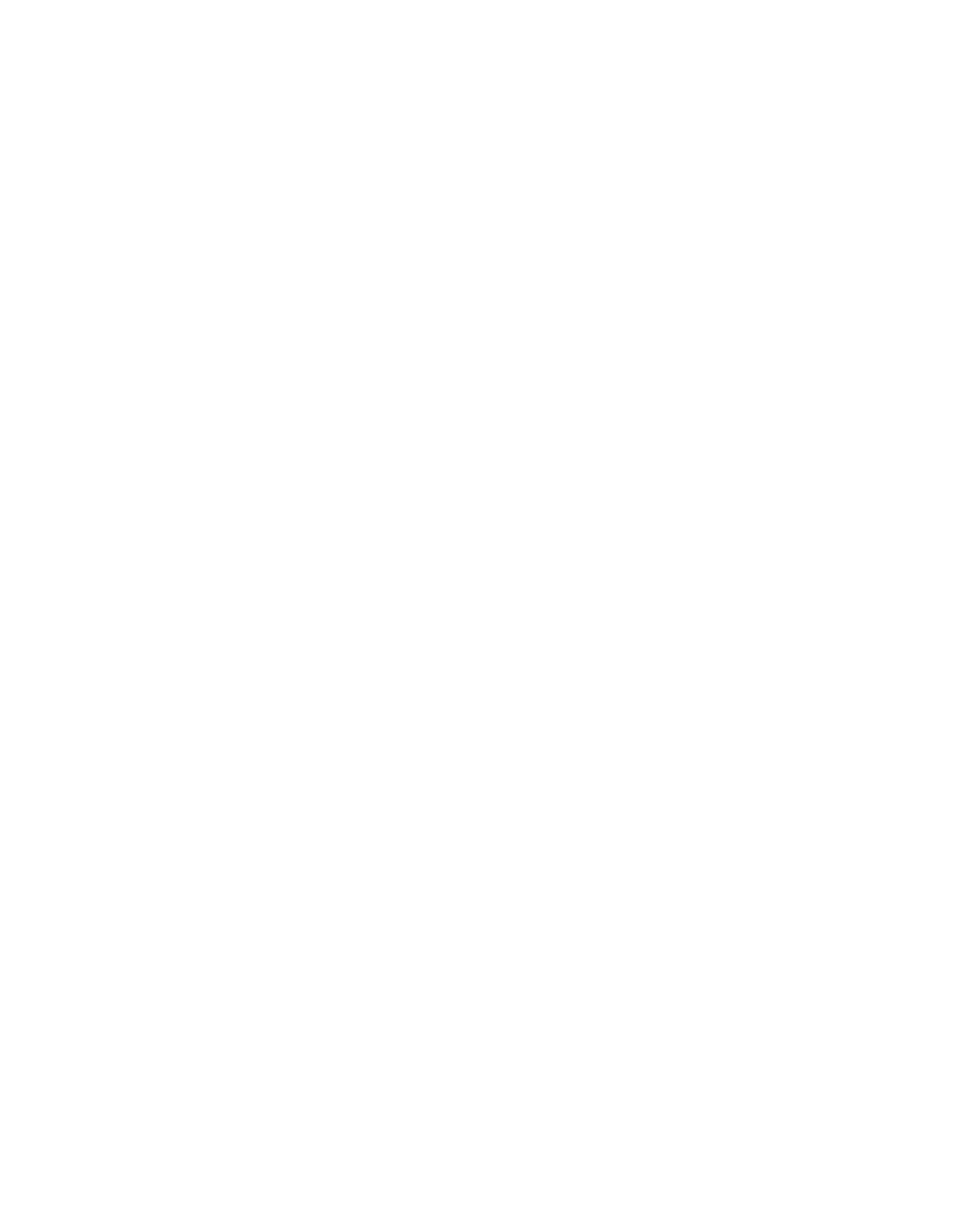There is a lot of work to do! The League has a lot of work to do!

- 1. First, reverse Citizens United whether it takes a Constitutional Amendment or a new appointment to the Supreme Court.
- 2. Public financing of elections. There are presently bills on Capitol Hill, one proposes large grants by the government to match small contributions by individuals.\*
- 3. Full disclosure law for political contributions. Now even shareholders do not know what their companies contribute to politics.

There is a lot of cynicism about politics. This is impeding solving the problems. To be cynical is to concede defeat.

In 1901-14 there was a progressive era in the U.S. People looked at low income of workers and the political influence by the wealthy, either individuals or corporations. Under President Theodore Roosevelt the first laws were passed to forbid corporations from contributing to politics. The 8 hour day and extra pay for over-time were instituted.

There was reform again in the '30's, Civil Rights in the '60's, in the '70's Environmental Protection, recently marriage by homosexuals and a Black President. The U.S. has an extraordinary capacity to reform itself. The public just needs to understand what is at stake. If you have friends in the red states, contact them and let them know what the issues are.

- 1. Question: How do we move from an economy based on depletion of our natural resources to one that is sustainable? Answer: We need a carbon tax, the earning from which will pay for earned income credit to increase the income of the lowest among us. Equity and sustainability can exist together and should support each other.
- 2. Question: How do we make change when the occupy movements didn't get anywhere. Answer: There are no countervailing interest groups anymore to balance the big money ones.

Thomas Pikkety in his book"Capital in the Twenty-First Century" notes that there has been a tendency over the last 300 years to reward capital more than labor, that this tendency is almost inherent in capitalism. Yet between 1929 and 1981 there was a surge towards greater equality in the U.S. and other countries. In the 1960's CEO's made on the average 20 times the wage of the average worker. Now they make 300 times that amount. In the 1950's 35% of private sector workers were unionized. Now 7% are. Those workers not in unions benefited because employers knew they could not hire workers at lower wages. 'Unions had countervailing power' to quote economist, Kenneth Galbraith.

3. Question: Is economic inequality caused by politics or capitalism? Answer: It has a political cause. In other countries which have globalization etc. economic inequality is not so extreme.

Berkeley has the greatest economic inequality of any city within the Bay Area. This is to be commended because the City has been successful in keeping low income residents in a city where some of the wealthiest in the Bay area want to live.

We need to avoid segregation by income. Seattle and San Francisco are becoming totally rich, L.A., Cleveland and Detroit are becoming mostly poor. People have no contact with people different from themselves. The Tea Party and I agree that there should be no banks too big to fail. The Tea Party and the left need to unite to prevent another bailout. We need to disassemble the biggest banks and regulate the rest.